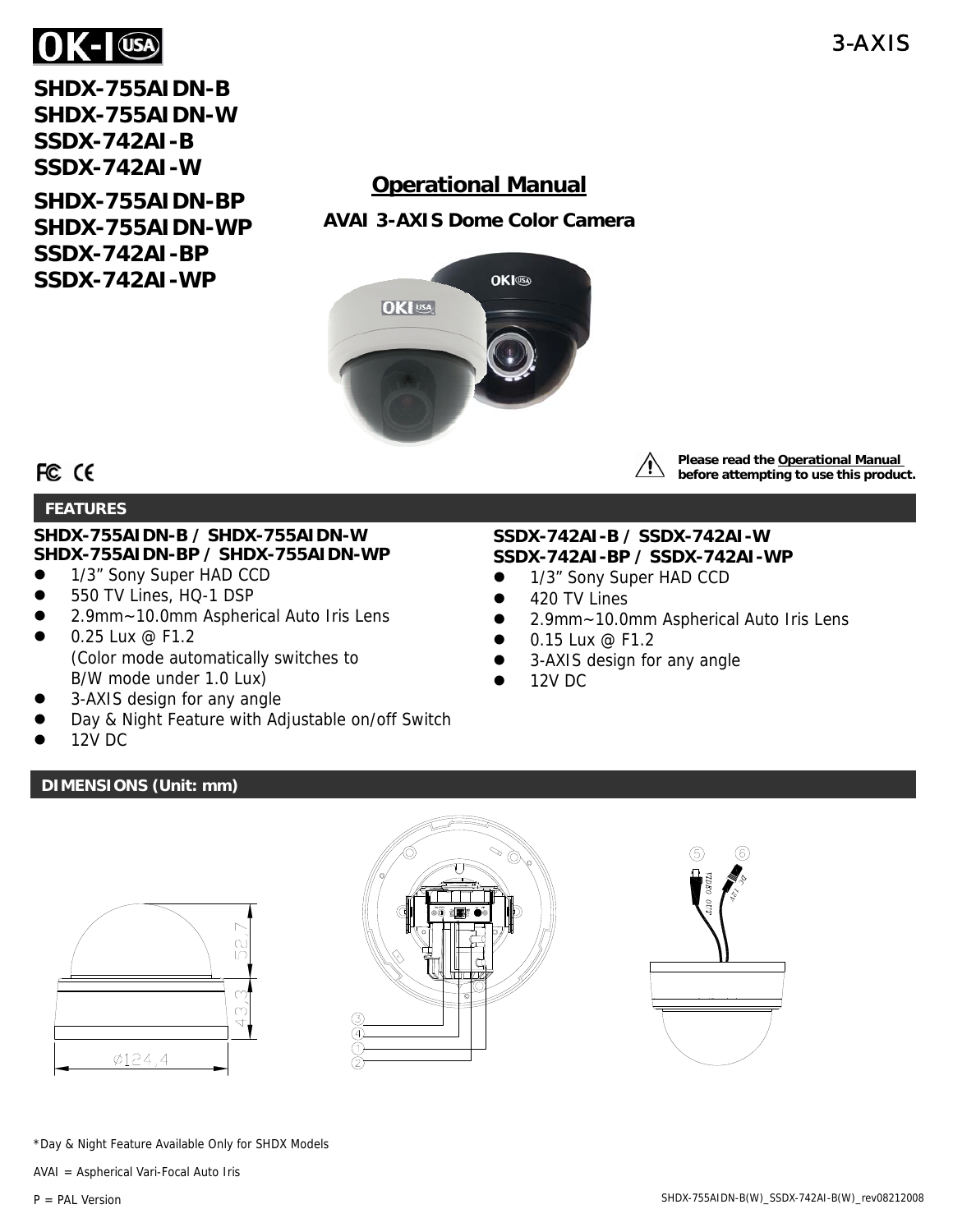### **1. FAR / NEAR**

**2. WIDE / TELE** 

#### **3. DC LEVEL**

 $\overline{a}$ 

The VR for adjusting the IRIS level of Auto Iris Lens.

- **4. CONTROL SWITCHES** 
	- Switch 1. D&N: Day & Night Mode (Color / D&N Switch) **(SHDX Models)**
	- Switch 1. AES: Automatic Electronic Shutter (AES / OFF Switch) **(SSDX Models)**
	- Switch 2. BLC: Back Light Compensation (BLC / OFF Switch)
	- Switch 3. AGC: Automatic Gain Control (AGC / OFF Switch)
	- Switch 4. Flickerless (FL / NOM Switch)

#### **5. VIDEO CONNECTOR**

This is an output for connection to a video monitor, etc (75 ohms).

#### **6. POWER INPUT TERMINAL**

Connect the power supply of 12V DC.

#### **CONTROL SWITCH OPERATION**

#### **(1). Color / D&N (SHDX Models)**

Color: Color mode. (Normal position)

D&N: Day and Night Switch. Color mode automatically switches to B&W mode under 1.0 Lux.

#### **(1). AES/OFF (SSDX Models)**

 AES: Automatic Electronic Shutter. The range of shutter speed from 1/60sec (1/50sec) to 1/100,000sec. This mode is employed for using a manual iris lens.

 OFF: AES OFF. The shutter speed is 1/60sec (1/50sec). **When an auto iris lens is applied, AES should be off.**

#### **(2). BLC/OFF**

 BLC: Back Light Compensation. When the object is dark by strong light (sunlight etc….) as (Fig.2-1), please turn on BLC to make object become bright as (Fig.2-2).

#### OFF: BLC OFF. **(SHDX Models)** OFF: BLC OFF. **(SSDX Models)**









**BACK LIGHT** 





#### **(3). AGC/OFF**

AGC: Automatic Gain Control. The level of gain Varies from 0 to 26dB. OFF: AGC OFF. The level of gain is fixed at 0dB.

#### **(4). FL/NOM**

 FL: Flickerless. In FL mode, the shutter speed is 1/100sec. (NTSC system) / 1/120sec. (PAL). If choose FL mode, [AES] switch should be off. NOM: Normal position.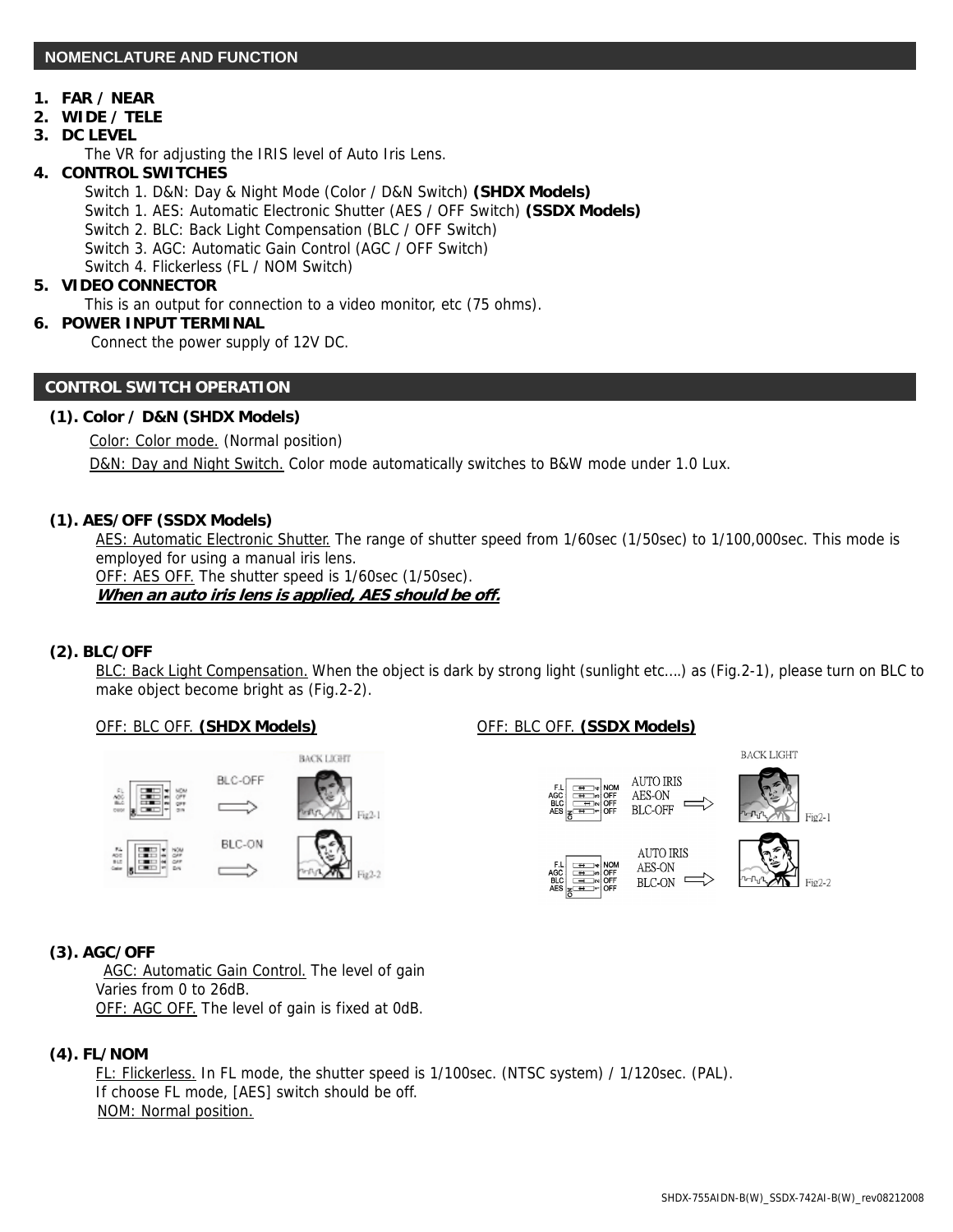#### **SPECIFICATIONS**

| <b>Model</b>                             |                                                                                   | SHDX-755AIDN-B(W) SHDX-755AIDN-BP(WP) | <b>SSDX-742AI-B(W)</b>      | SSDX-742AI-BP(WP) |
|------------------------------------------|-----------------------------------------------------------------------------------|---------------------------------------|-----------------------------|-------------------|
| <b>TV System</b>                         | <b>NTSC</b>                                                                       | PAL                                   | <b>NTSC</b>                 | PAL               |
| <b>Image Sensor</b>                      | 1/3" Sony Super HAD CCD                                                           |                                       |                             |                   |
| <b>DSP</b>                               | Sony HQ-1                                                                         |                                       | Sony                        |                   |
| <b>Total Pixels</b>                      | 811(H) x 508(V)                                                                   | 795(H) x 596(V)                       | 537(H) x 505(V)             | 537(H) x 597(V)   |
| <b>Video Output</b>                      | 1.0 Vp-p Composite, 75 ohms (BNC Connector)                                       |                                       |                             |                   |
| <b>Resolution</b>                        | 550 TV Lines                                                                      |                                       | 420 TV Lines                |                   |
| Minimum<br><b>Illumination</b>           | 0.25 Lux @ F1.2<br>Color mode automatically switches to<br>B/W mode under 1.0 Lux |                                       | 0.15 Lux @ F1.2             |                   |
| <b>S/N Ratio</b>                         | More than 50dB<br>(AGC OFF)                                                       |                                       | More than 48dB<br>(AGC OFF) |                   |
| Synchronization                          | Internal                                                                          |                                       |                             |                   |
| <b>Back Light</b><br>Compensation        | <b>ON/OFF Switchable</b>                                                          |                                       |                             |                   |
| <b>Auto Gain Control</b>                 | <b>ON/OFF Switchable</b>                                                          |                                       |                             |                   |
| <b>Auto Electronic</b><br><b>Shutter</b> | Auto                                                                              |                                       | ON/OFF Switchable           |                   |
| Day & Night                              | Color / D&N Switchable                                                            |                                       | N/A                         |                   |
| <b>Flickerless</b>                       | ON/OFF Switchable                                                                 |                                       |                             |                   |
| <b>White Balance</b>                     | AWB                                                                               |                                       | $2500^{\circ}$ K ~ 9200°K   |                   |
| Lens                                     | 2.9mm~10.0mm Aspherical Auto Iris Lens<br>Lens Made in Japan                      |                                       |                             |                   |
| <b>Power Supply</b>                      | <b>12V DC</b>                                                                     |                                       |                             |                   |
| <b>Power</b><br>Consumption              | 2.0W (166mA)                                                                      |                                       | 1.8W (150mA)                |                   |
| <b>Operation</b><br>Temperature          | $14\degree$ F ~ 122 $\degree$ F / -10 $\degree$ C ~ +50 $\degree$ C               |                                       |                             |                   |
| <b>Storage Humidity</b>                  | Maximum: 85%RH                                                                    |                                       |                             |                   |
| <b>Dimension</b>                         | 4.90"(D) x 3.78"(H) / 124.4mm(D) x 96mm(H)                                        |                                       |                             |                   |
| Weight                                   | 0.77lbs / 350g                                                                    |                                       |                             |                   |

\*Specifications are subject to change without notice

#### **LIST OF COMPONENTS**

- One (1) SHDX-755AIDN-B/SHDX-755AIDN-BP, SHDX-755AIDN-W/SHDX-755AIDN-WP, SSDX-742AI-B/SSDX-742AI-BP, or SSDX-742AI-W/SSDX-742AI-WP Camera with video/power cable
- Two (2) Screws
- One (1) Operational Manual
- **\*** For any returns, please include all components listed above with original packaging in **Resalable Condition**.  **Absolutely No Returns** will be accepted if any component is missing/damaged or if any cable is cut or tampered with.

# **CAUTIONS**

# **1. Never point the camera toward the sun**

Do not expose the lens directly to the sun or to strong light as this may damage the pick-up device.

# **2. Handle this camera with care**

Avoid any shock or bumping of the camera. Improper handling could damage the camera.